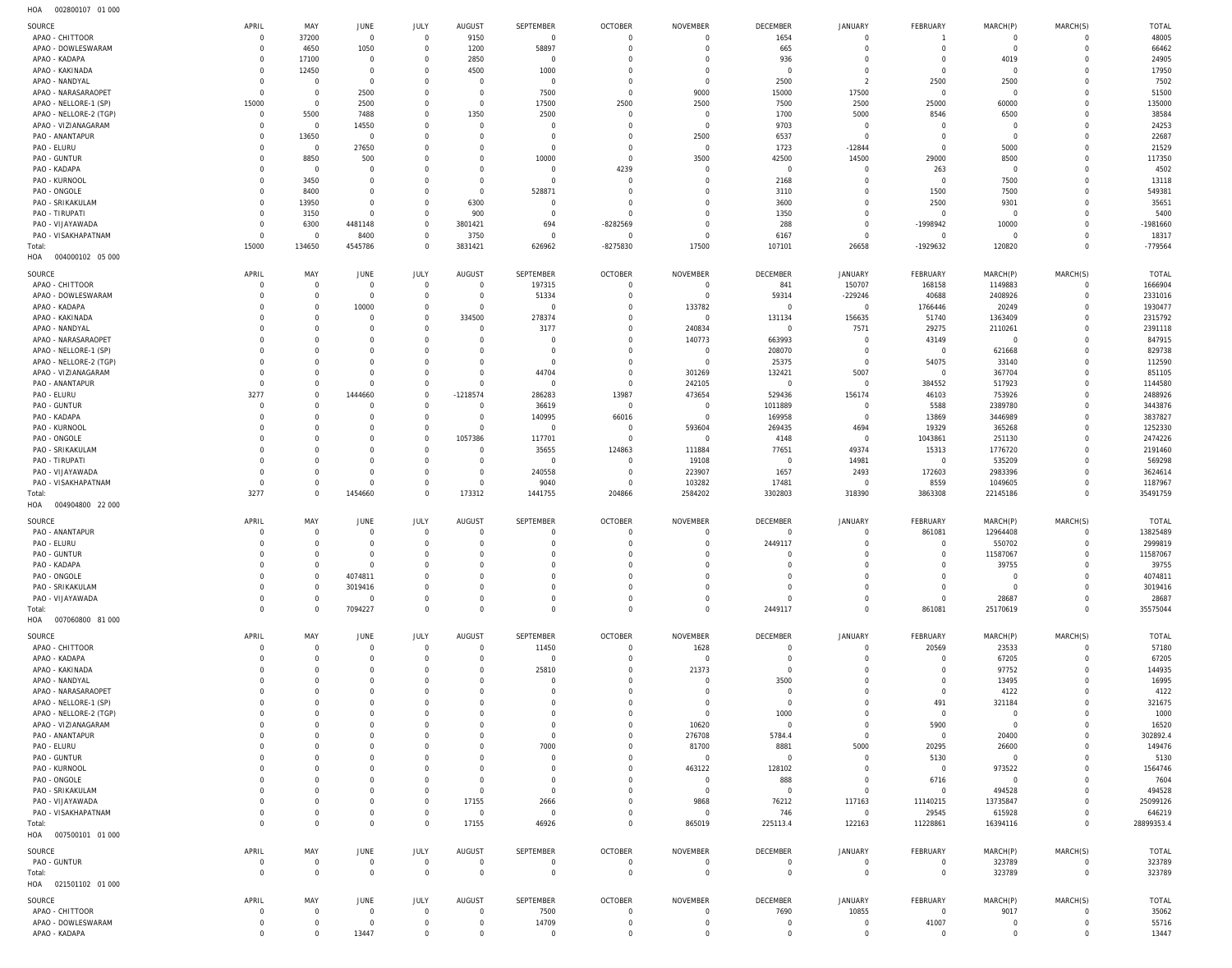021501102 01 000 HOA

| 1107<br>VAIJUITUA UTUUU |                |                |                     |                |                |                |                |                |                 |                |                |                |                |              |
|-------------------------|----------------|----------------|---------------------|----------------|----------------|----------------|----------------|----------------|-----------------|----------------|----------------|----------------|----------------|--------------|
| SOURCE                  | APRIL          | MAY            | JUNE                | JULY           | AUGUST         | SEPTEMBER      | <b>OCTOBER</b> | NOVEMBER       | <b>DECEMBER</b> | JANUARY        | FEBRUARY       | MARCH(P)       | MARCH(S)       | <b>TOTAL</b> |
| APAO - NANDYAL          | $\Omega$       | $\overline{0}$ | 4928                | $\overline{0}$ | 101279         | 42451          | $\overline{0}$ | 136366         | 46948           | $\mathbf{0}$   | 37593          | 83506          | $\overline{0}$ | 453071       |
|                         |                |                |                     |                |                |                |                |                |                 |                |                |                |                |              |
| APAO - NARASARAOPET     |                | $\mathbf 0$    | $\overline{0}$      | $\overline{0}$ | $\overline{0}$ | $\overline{0}$ | $\overline{0}$ | $\mathbf 0$    | 9405            | 10000          | 34214          | $\overline{0}$ | $\overline{0}$ | 53619        |
| APAO - NELLORE-1 (SP)   |                | $\Omega$       | $\mathbf 0$         | $\overline{0}$ | $\Omega$       | 42417          | $\overline{0}$ | 4745           | $\overline{0}$  | $\mathbf{0}$   | $\overline{0}$ | 240999         | $\overline{0}$ | 288161       |
| APAO - VIZIANAGARAM     |                | $\mathbf 0$    | $\overline{0}$      | $\overline{0}$ | $\Omega$       | 36314          | $\mathbf 0$    | $\overline{0}$ | $\overline{0}$  | $\mathbf{0}$   | $\overline{0}$ | 65576          | 0              | 101890       |
|                         |                | $\mathbf 0$    |                     | $\mathbf 0$    | $\Omega$       |                | $\Omega$       |                |                 |                |                |                |                | 745177       |
| PAO - ANANTAPUR         |                |                | 7539                |                |                | 167093         |                | 76284          | 132029          | 48232          | 101956         | 212044         | 0              |              |
| PAO - ELURU             |                | $\mathbf 0$    | $\overline{0}$      | $\mathbf 0$    | $\Omega$       | 10000          | $\overline{0}$ | $\overline{0}$ | $\overline{0}$  | 68356          | $\overline{0}$ | $\overline{0}$ | 0              | 78356        |
| PAO - GUNTUR            |                | $\mathbf 0$    | 2000                | $\mathbf 0$    | $\Omega$       | 112672         | $\overline{0}$ | 26316          | 24554           | 147588         | 430988         | 595492         | 0              | 1339610      |
| PAO - KADAPA            |                | $\Omega$       | $\overline{0}$      | $\mathbf 0$    | $\Omega$       | 73317          | 1915           | 20000          | 58322           | $\overline{0}$ | 6924           | 103696         | 0              | 264174       |
|                         |                |                |                     |                |                |                |                |                |                 |                |                |                |                |              |
| PAO - KURNOOL           |                | $\mathbf 0$    | 971                 | $\mathbf 0$    | $\Omega$       | 161317         | 78421          | $\mathbf 0$    | 98063           | $\mathbf{0}$   | 18001          | 228577         | 0              | 585350       |
| PAO - ONGOLE            |                | $\Omega$       | $\mathbf 0$         | $\mathbf 0$    | $\Omega$       | 34172          | $\overline{0}$ | $\mathbf 0$    | 5573            | $\mathbf 0$    | $\overline{0}$ | $\overline{0}$ | $\Omega$       | 39745        |
| PAO - SRIKAKULAM        |                | $\Omega$       | $\mathbf 0$         | $\mathbf 0$    | $\Omega$       | 2408           | 13012          | $\mathbf 0$    | 139460          | $\mathbf 0$    | 6300           | 69243          | 0              | 230423       |
|                         |                |                |                     |                |                |                |                |                |                 |                |                |                |                |              |
| PAO - TIRUPATI          |                | $\Omega$       | $\mathbf 0$         | $\mathbf 0$    | $\Omega$       | 10096          | $\overline{0}$ | $\mathbf 0$    | $\overline{0}$  | $\overline{0}$ | 19107          | 4742           | $^{\circ}$     | 33945        |
| PAO - VIJAYAWADA        |                | $\Omega$       | $\mathbf 0$         | $\overline{0}$ | $\Omega$       | 74565          | $\overline{0}$ | $\mathbf 0$    | 57129           | $\mathbf{0}$   | 49012          | 129435         | $\Omega$       | 310141       |
| PAO - VISAKHAPATNAM     |                | $\mathbf 0$    | $\overline{0}$      | $\mathbf{0}$   | $\overline{0}$ | $\overline{0}$ | $\overline{0}$ | 24707          | $\overline{0}$  | $\mathbf{0}$   | $\overline{0}$ | 78572          | $\mathbf 0$    | 103279       |
|                         | $\Omega$       | $\mathbf 0$    | 28885               | $\mathbf{0}$   |                |                |                |                | 579173          | 285031         |                |                | $\Omega$       |              |
| Total:                  |                |                |                     |                | 101279         | 789031         | 93348          | 288418         |                 |                | 745102         | 1820899        |                | 4731166      |
| 021501103 03 000<br>HOA |                |                |                     |                |                |                |                |                |                 |                |                |                |                |              |
|                         |                |                |                     |                |                |                |                |                |                 |                |                |                |                |              |
| SOURCE                  | APRIL          | MAY            | <b>JUNE</b>         | JULY           | AUGUST         | SEPTEMBER      | <b>OCTOBER</b> | NOVEMBER       | DECEMBER        | JANUARY        | FEBRUARY       | MARCH(P)       | MARCH(S)       | TOTAL        |
| APAO - NELLORE-1 (SP)   | 71210          | $\overline{0}$ | $\overline{0}$      | $\mathbf{0}$   | $\overline{0}$ | $\overline{0}$ | $\overline{0}$ | $\mathbf 0$    | $\overline{0}$  | $\mathbf 0$    | 16256          | 153720         | $\overline{0}$ | 241186       |
| Total:                  | 71210          | $\mathbf 0$    | $\mathbf 0$         | $\mathbf{0}$   | $\overline{0}$ | $\overline{0}$ | $\overline{0}$ | $\overline{0}$ | $\overline{0}$  | $\mathbf 0$    | 16256          | 153720         | $\overline{0}$ | 241186       |
|                         |                |                |                     |                |                |                |                |                |                 |                |                |                |                |              |
| 021501800 02 800<br>HOA |                |                |                     |                |                |                |                |                |                 |                |                |                |                |              |
|                         | APRIL          | MAY            | <b>JUNE</b>         |                |                | SEPTEMBER      |                |                | <b>DECEMBER</b> | JANUARY        | FEBRUARY       |                |                |              |
| SOURCE                  |                |                |                     | JULY           | AUGUST         |                | <b>OCTOBER</b> | NOVEMBER       |                 |                |                | MARCH(P)       | MARCH(S)       | TOTAL        |
| APAO - NARASARAOPET     | - 0            | $\overline{0}$ | $\mathbf 0$         | $\overline{0}$ | $\Omega$       | $\mathbf 0$    | $\overline{0}$ | $\mathbf 0$    | $\overline{0}$  | $\mathbf{0}$   | $\mathbf{0}$   | 79777          | $\overline{0}$ | 79777        |
| APAO - NELLORE-2 (TGP)  |                | $\overline{0}$ | $\mathbf 0$         | $\overline{0}$ | $\Omega$       | $\mathbf 0$    | $\mathbf 0$    | $\Omega$       | $\mathbf 0$     | $\overline{0}$ | $\overline{0}$ | 6227           | $\overline{0}$ | 6227         |
| PAO - KURNOOL           |                | $\Omega$       | $\mathbf 0$         | $\overline{0}$ | $\Omega$       | $\Omega$       | $\Omega$       | $\Omega$       | $\Omega$        | $\mathbf 0$    | $\overline{0}$ | 11309          | $\Omega$       | 11309        |
|                         |                |                |                     |                |                |                |                |                |                 |                |                |                |                |              |
| PAO - VIJAYAWADA        |                | $\mathbf 0$    | $\mathsf{O}\xspace$ | $\mathbf{0}$   | $\overline{0}$ | $\overline{0}$ | $\overline{0}$ | $\mathbf 0$    | $\mathbf 0$     | $\overline{0}$ | $\overline{0}$ | 25947          | $\overline{0}$ | 25947        |
| Total:                  | $\Omega$       | $\Omega$       | $\mathbf 0$         | $\mathbf 0$    | $\Omega$       | $\mathbf 0$    | $\overline{0}$ | $\Omega$       | $\mathbf 0$     | $\overline{0}$ | $\mathbf 0$    | 123260         | $\overline{0}$ | 123260       |
| 021501800 81 000<br>HOA |                |                |                     |                |                |                |                |                |                 |                |                |                |                |              |
|                         |                |                |                     |                |                |                |                |                |                 |                |                |                |                |              |
| SOURCE                  | APRIL          | MAY            | <b>JUNE</b>         | JULY           | AUGUST         | SEPTEMBER      | <b>OCTOBER</b> | NOVEMBER       | DECEMBER        | JANUARY        | FEBRUARY       | MARCH(P)       | MARCH(S)       | TOTAL        |
|                         |                |                |                     |                |                |                |                |                |                 |                |                |                |                |              |
| PAO - ELURU             | $\Omega$       | $\overline{0}$ | $\overline{0}$      | 1000           | $\overline{0}$ | $\overline{0}$ | $\overline{0}$ | $\mathbf 0$    | $\overline{0}$  | $\overline{0}$ | $\overline{0}$ | $\overline{0}$ | $\overline{0}$ | 1000         |
| PAO - GUNTUR            | - 0            | $\overline{0}$ | $\overline{0}$      | $\overline{0}$ | $\overline{0}$ | $\overline{0}$ | $\overline{0}$ | $\mathbf 0$    | $\overline{0}$  | $\mathbf 0$    | $\mathbf 0$    | 197400         | $\overline{0}$ | 197400       |
| Total:                  | $\Omega$       | $\mathbf 0$    | $\mathbf 0$         | 1000           | $\overline{0}$ | $\overline{0}$ | $\overline{0}$ | $\overline{0}$ | $\overline{0}$  | $\overline{0}$ | $\mathbf 0$    | 197400         | $\overline{0}$ | 198400       |
|                         |                |                |                     |                |                |                |                |                |                 |                |                |                |                |              |
| HOA  051500800  81 000  |                |                |                     |                |                |                |                |                |                 |                |                |                |                |              |
|                         | APRIL          |                | <b>JUNE</b>         |                | AUGUST         | SEPTEMBER      | <b>OCTOBER</b> |                | DECEMBER        |                | FEBRUARY       |                | MARCH(S)       |              |
| SOURCE                  |                | MAY            |                     | JULY           |                |                |                | NOVEMBER       |                 | JANUARY        |                | MARCH(P)       |                | TOTAL        |
| APAO - CHITTOOR         | - 0            | $\overline{0}$ | $\mathbf 0$         | $\overline{0}$ | $\mathbf{0}$   | 33988          | 17304          | 8304           | $\overline{0}$  | 27115          | 214819         | 561973         | $\overline{0}$ | 863503       |
| APAO - DOWLESWARAM      | - 0            | $\overline{0}$ | $\mathbf 0$         | $\overline{0}$ | $\Omega$       | 26094          | $\overline{0}$ | $\mathbf 0$    | $\overline{0}$  | $\mathbf{0}$   | $\overline{0}$ | $\overline{0}$ | $\overline{0}$ | 26094        |
| APAO - NARASARAOPET     |                | $\Omega$       | $\mathbf 0$         | $\mathbf{0}$   | $\Omega$       | $\overline{0}$ | $\overline{0}$ | $\overline{0}$ | 6852            | $\overline{0}$ | $\overline{0}$ | $\overline{0}$ | $^{\circ}$     | 6852         |
|                         |                |                |                     |                |                |                |                |                |                 |                |                |                |                |              |
| PAO - ELURU             |                | $\Omega$       | $\mathbf 0$         | $\overline{0}$ | $\Omega$       | $\overline{0}$ | $\overline{0}$ | 18480          | 20000           | $\overline{0}$ | $\overline{0}$ | 12540          | $^{\circ}$     | 51020        |
| PAO - GUNTUR            |                | $\Omega$       | $\mathbf 0$         | $\mathbf 0$    | $\Omega$       | 132614         | $\Omega$       | $\mathbf 0$    | 447382          | $\overline{0}$ | 37108          | 435092         | $^{\circ}$     | 1052196      |
| PAO - KURNOOL           |                | $\Omega$       | $\mathbf 0$         | $\mathbf 0$    | $\Omega$       | 63537          | $\Omega$       | $\mathbf 0$    | $\overline{0}$  | $\overline{0}$ | $\overline{0}$ | $\overline{0}$ | $\overline{0}$ | 63537        |
|                         |                |                |                     |                |                |                |                |                |                 |                |                |                |                |              |
| PAO - TIRUPATI          |                | $\Omega$       | $\mathbf 0$         | $\mathbf 0$    | $\Omega$       | 1512           | $\Omega$       | $\mathbf 0$    | $\overline{0}$  | $\overline{0}$ | $\overline{0}$ | $\overline{0}$ | $\Omega$       | 1512         |
| PAO - VIJAYAWADA        |                | $\Omega$       | $\mathbf 0$         | $\overline{0}$ | $\Omega$       | 10895          | $\Omega$       | $\mathbf 0$    | 83356           | 68727          | $\overline{0}$ | 207452         | $\Omega$       | 370430       |
| PAO - VISAKHAPATNAM     |                | $\mathbf 0$    | $\mathbf 0$         | $\mathbf{0}$   | $\overline{0}$ | $\overline{0}$ | $\overline{0}$ | $\mathbf 0$    | $\overline{0}$  | $\overline{0}$ | $\overline{0}$ | 50000          | $\mathbf 0$    | 50000        |
|                         |                | $\Omega$       |                     |                | $\Omega$       |                |                |                |                 |                |                |                |                |              |
| Total:                  |                |                | $\mathbf 0$         | $\mathbf 0$    |                | 268640         | 17304          | 26784          | 557590          | 95842          | 251927         | 1267057        | $\overline{0}$ | 2485144      |
| HOA  070001101  81 000  |                |                |                     |                |                |                |                |                |                 |                |                |                |                |              |
|                         |                |                |                     |                |                |                |                |                |                 |                |                |                |                |              |
| SOURCE                  | APRIL          | MAY            | <b>JUNE</b>         | <b>JULY</b>    | AUGUST         | SEPTEMBER      | <b>OCTOBER</b> | NOVEMBER       | DECEMBER        | JANUARY        | FEBRUARY       | MARCH(P)       | MARCH(S)       | TOTAL        |
| APAO - NANDYAL          |                | $\cap$         | $\cap$              | $\cap$         | $\cap$         | $\cap$         | $\cap$         | $\cap$         | $\cap$          | $\Omega$       | 6000           | 500            | $\cap$         | 6500         |
| APAO - NELLORE-1 (SP)   |                | $\mathbf 0$    | $\mathbf 0$         | $\mathbf 0$    | $\Omega$       | $\overline{0}$ | $\overline{0}$ | $\overline{0}$ | $\overline{0}$  | $\overline{0}$ | 50022          | 51630          | $\mathbf 0$    | 101652       |
|                         |                |                |                     |                |                |                |                |                |                 |                |                |                |                |              |
| PAO - ELURU             |                | $\mathbf 0$    | $\mathbf 0$         | $\overline{0}$ | $\Omega$       | $\overline{0}$ | $\overline{0}$ | $\overline{0}$ | $\mathbf 0$     | $\overline{0}$ | $\mathbf 0$    | 7000           | $\mathbf 0$    | 7000         |
| PAO - KADAPA            |                | $\Omega$       | $\mathbf 0$         | $\overline{0}$ | $\Omega$       | 2000           | $\mathbf 0$    | 10000          | $\Omega$        | $\mathbf{0}$   | $\overline{0}$ | 1000           | $\Omega$       | 13000        |
| PAO - SRIKAKULAM        |                | $\Omega$       | $\Omega$            | $\mathbf 0$    | $\Omega$       | $\overline{0}$ | $\mathbf 0$    | $\overline{0}$ | $\mathbf 0$     | $\mathbf 0$    | $\overline{0}$ | 30000          | $\Omega$       | 30000        |
| PAO - TIRUPATI          |                | $\Omega$       | $\mathbf 0$         | $\mathbf{0}$   | $\Omega$       | $\overline{0}$ | $\overline{0}$ | $\overline{0}$ | $\mathbf{0}$    | $\overline{0}$ | $\overline{0}$ | 31620          | 0              | 31620        |
|                         |                |                |                     |                |                |                |                |                |                 |                |                |                |                |              |
| PAO - VIJAYAWADA        |                | $\Omega$       | $\mathbf 0$         | $\mathbf{0}$   | $\Omega$       | $\overline{0}$ | $\overline{0}$ | 8092           | $\mathbf 0$     | 20179          | $\overline{0}$ | $\mathbf 0$    | 0              | 28271        |
| Total:                  |                | $\mathbf 0$    | $\mathbf 0$         | $\mathbf 0$    | $\Omega$       | 2000           | $\overline{0}$ | 18092          | $\overline{0}$  | 20179          | 56022          | 121750         | $\overline{0}$ | 218043       |
| HOA  070001106  81  000 |                |                |                     |                |                |                |                |                |                 |                |                |                |                |              |
|                         |                |                |                     |                |                |                |                |                |                 |                |                |                |                |              |
| SOURCE                  | APRIL          | MAY            | <b>JUNE</b>         | JULY           | AUGUST         | SEPTEMBER      | <b>OCTOBER</b> | NOVEMBER       | DECEMBER        | JANUARY        | FEBRUARY       | MARCH(P)       | MARCH(S)       | TOTAL        |
| PAO - ELURU             | $\Omega$       | $\overline{0}$ | $\overline{0}$      | $\mathbf 0$    | $\overline{0}$ | $\overline{0}$ | $\overline{0}$ | $\mathbf 0$    | $\overline{0}$  | $\overline{0}$ | $\overline{0}$ | 2040000000     | $\mathbf{0}$   | 2040000000   |
|                         |                |                |                     |                |                |                |                |                |                 |                |                |                |                |              |
| Total:                  | $\Omega$       | $\mathbf 0$    | $\overline{0}$      | $\mathbf{0}$   | $\overline{0}$ | $\overline{0}$ | $\overline{0}$ | $\overline{0}$ | $\overline{0}$  | $\mathbf{0}$   | $\mathbf 0$    | 2040000000     | $\mathbf{0}$   | 2040000000   |
| HOA  070001114  01  000 |                |                |                     |                |                |                |                |                |                 |                |                |                |                |              |
|                         |                |                |                     |                |                |                |                |                |                 |                |                |                |                |              |
| SOURCE                  | APRIL          | MAY            | <b>JUNE</b>         | <b>JULY</b>    | AUGUST         | SEPTEMBER      | <b>OCTOBER</b> | NOVEMBER       | DECEMBER        | JANUARY        | FEBRUARY       | MARCH(P)       | MARCH(S)       | TOTAL        |
| PAO - TIRUPATI          | $\mathbf{0}$   | $\mathbf 0$    | $\overline{0}$      | $\mathbf 0$    | $\overline{0}$ | $\overline{0}$ | $\overline{0}$ | $\mathbf 0$    | $\overline{0}$  | $\overline{0}$ | 500000000      | $\overline{0}$ | $\overline{0}$ | 500000000    |
| Total:                  |                |                | $\mathbf 0$         | $\mathbf{0}$   | $\overline{0}$ | $\overline{0}$ | $\overline{0}$ | $\overline{0}$ | $\overline{0}$  | $\mathbf 0$    | 500000000      | $\overline{0}$ | $\overline{0}$ | 500000000    |
|                         |                |                |                     |                |                |                |                |                |                 |                |                |                |                |              |
|                         | $\Omega$       | $\mathbf 0$    |                     |                |                |                |                |                |                 |                |                |                |                |              |
| HOA  070001800  81 000  |                |                |                     |                |                |                |                |                |                 |                |                |                |                |              |
|                         |                |                |                     |                |                |                |                |                |                 |                |                |                |                |              |
| SOURCE                  | APRIL          | MAY            | <b>JUNE</b>         | JULY           | AUGUST         | SEPTEMBER      | <b>OCTOBER</b> | NOVEMBER       | DECEMBER        | JANUARY        | FEBRUARY       | MARCH(P)       | MARCH(S)       | TOTAL        |
| APAO - DOWLESWARAM      | - 0            | $\overline{0}$ | $\mathbf 0$         | $\overline{0}$ | $\overline{0}$ | 24600          | 219000         | $\mathbf 0$    | 57500           | 107000         | $\overline{0}$ | 120736         | $\overline{0}$ | 528836       |
|                         | - 0            |                |                     |                | $\Omega$       |                |                |                |                 |                |                |                |                |              |
| APAO - KAKINADA         |                | $\overline{0}$ | $\mathbf 0$         | $\overline{0}$ |                | 10000          | $\overline{0}$ | $\mathbf 0$    | $\overline{0}$  | $\overline{0}$ | $\overline{0}$ | $\mathbf 0$    | $\overline{0}$ | 10000        |
| APAO - NANDYAL          | - 0            | $\overline{0}$ | $\overline{0}$      | $\overline{0}$ | $\overline{0}$ | $\overline{0}$ | $\overline{0}$ | $\mathbf 0$    | $\overline{0}$  | $\overline{0}$ | $\overline{0}$ | 1000           | 0              | 1000         |
| APAO - NELLORE-1 (SP)   | $\Omega$       | $\overline{0}$ | $\overline{0}$      | $\mathbf{0}$   | $\overline{0}$ | $\overline{0}$ | $\overline{0}$ | $\mathbf 0$    | $\overline{0}$  | $\mathbf{0}$   | $\mathbf 0$    | 56792          | 0              | 56792        |
|                         |                |                |                     |                |                |                |                |                |                 |                |                |                | 0              |              |
| PAO - ELURU             | 5332800        | 6532080        | 6400839             | 10302          | 150000         | 17300          | 3583626        | 955290         | 4242054         | 2828036        | 5935818        | 7326456        |                | 43314601     |
| PAO - KADAPA            | $\Omega$       | $\overline{0}$ | $\mathbf 0$         | 2000           | $\mathbf{0}$   | 5000           | $\overline{0}$ | $\mathbf 0$    | $\overline{0}$  | $\mathbf{0}$   | 25000          | 2000           | $\Omega$       | 34000        |
| PAO - KURNOOL           | $\Omega$       | $\mathbf 0$    | $\mathbf 0$         | $\overline{0}$ | $\overline{0}$ | $\overline{0}$ | $\overline{0}$ | $\mathbf 0$    | 70806           | $\mathbf 0$    | $\overline{0}$ | 5256524        | $^{\circ}$     | 5327330      |
|                         | $\Omega$       | $\overline{0}$ | $\mathbf 0$         | $\mathbf 0$    | $\Omega$       | $\overline{0}$ | $\overline{0}$ | $\mathbf 0$    |                 | $\overline{0}$ |                |                | 0              |              |
| PAO - SRIKAKULAM        |                |                |                     |                |                |                |                |                | 4531            |                | 5000           | 96484          |                | 106015       |
| PAO - VIJAYAWADA        | 149405         | $\overline{0}$ | $\overline{0}$      | $\mathbf{0}$   | $\overline{0}$ | 30861          | $\overline{0}$ | $\overline{0}$ | $\overline{0}$  | $\mathbf{0}$   | $\overline{0}$ | $\overline{0}$ | 0              | 180266       |
| Total:                  | 5482205        | 6532080        | 6400839             | 12302          | 150000         | 87761          | 3802626        | 955290         | 4374891         | 2935036        | 5965818        | 12859992       | $\overline{0}$ | 49558840     |
| HOA  070201800  81  001 |                |                |                     |                |                |                |                |                |                 |                |                |                |                |              |
|                         |                |                |                     |                |                |                |                |                |                 |                |                |                |                |              |
| SOURCE                  | APRIL          | MAY            | JUNE                | JULY           | AUGUST         | SEPTEMBER      | <b>OCTOBER</b> | NOVEMBER       | DECEMBER        | JANUARY        | FEBRUARY       | MARCH(P)       |                | TOTAL        |
|                         |                |                |                     |                |                |                |                |                |                 |                |                |                | MARCH(S)       |              |
| APAO - KADAPA           | $\Omega$       | $\overline{0}$ | $\overline{0}$      | $\mathbf{0}$   | $\overline{0}$ | $\overline{0}$ | $\overline{0}$ | 855663         | $\overline{0}$  | $\mathbf 0$    | $\overline{0}$ | 1376708        | $\overline{0}$ | 2232371      |
| APAO - VIZIANAGARAM     | - 0            | $\overline{0}$ | $\overline{0}$      | $\mathbf{0}$   | $\overline{0}$ | $\overline{0}$ | $\overline{0}$ | 15000          | $\overline{0}$  | $\mathbf 0$    | $\mathbf 0$    | 70000          | 0              | 85000        |
| PAO - ELURU             | $\overline{0}$ | $\mathbf 0$    | $\mathbf 0$         | $-1277996$     | $-74040$       | $\overline{0}$ | $\overline{0}$ | 55000          | $\overline{0}$  | $\mathbf 0$    | $\mathbf{0}$   | 154947         | $\overline{0}$ | $-1142089$   |